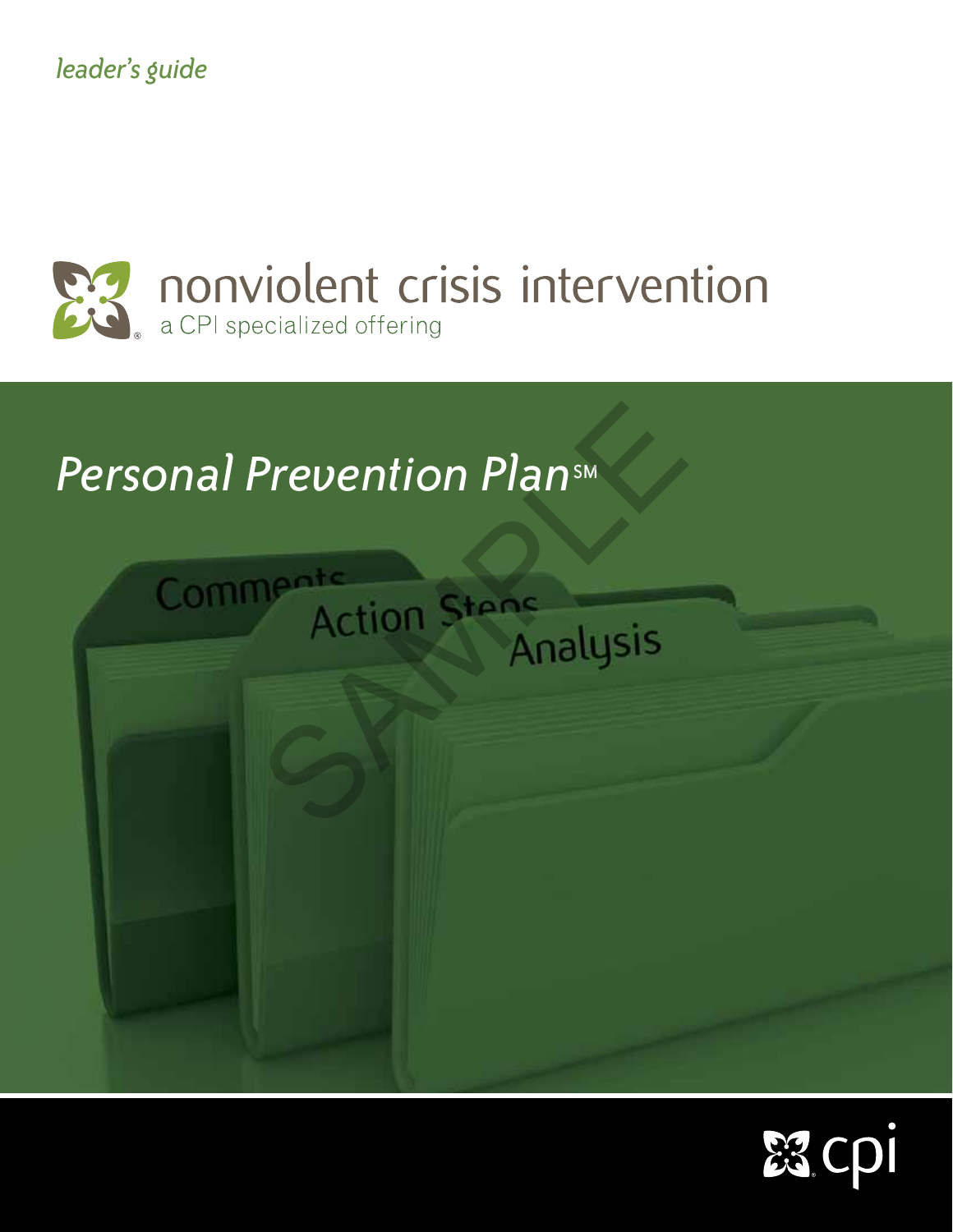### **Introduction**

The *Personal Prevention Plan<sup>sM</sup>* is a self-assessment tool designed to help staff members actively apply what they have learned in *Nonviolent Crisis Intervention*® training. A self-evaluation leads participants through a process that allows them to assess how well they are using prevention and intervention techniques such as nonverbal communication, limit setting, team intervention, and debriefing. Participants leave the program with a personal crisis prevention plan for increasing safety for themselves and for the individuals in their care.

There are two different ways to use the *Personal Prevention Plan*SM. They are:

- 1. As a supplementary tool distributed to staff after completing *Nonviolent Crisis Intervention*® training.
- 2. As the core of a *Nonviolent Crisis Intervention*® refresher program.

## Using the *Personal Prevention Plan*SM as a Supplement to Your *Nonviolent Crisis Intervention*® Training Program

Here are some ways that you can use the *Personal Prevention Plan<sup>sM</sup>* as a supplement to your *Nonviolent Crisis Intervention*® training programs.

- Distribute the *Personal Prevention Plan<sup>sM</sup>* at the end of the training and ask participants to fill them out individually. The plans are a reminder to staff about how they can put the information from the *Nonviolent Crisis Intervention*® training into direct practice.
- Distribute the *Personal Prevention Plan*SM a few weeks after completion of the *Nonviolent Crisis Intervention*® training program. This will give participants some time to process the information and begin to incorporate the program's philosophy and techniques into their own actions. The self-assessment will serve as a reminder that the program information needs to be reviewed and practiced if it is going to make a difference for staff and those in their care. evention Plan<sup>sM</sup> as a Supplement to Your Nonvierty<br>Program<br>and Prevention Plan<sup>sM</sup> as a supplement<br>ans.<br>and Prevention Plan<sup>sM</sup> at the end of the training and ask part<br>is are a reminder to staff about how they can put the

## Additional Options

- Ask participants to turn in the Action Plan and post-test from the back of their workbooks, which include a summary of all the action steps they have identified. Staff can then review these Action Plans and post-tests with their supervisors and develop goals for themselves. Ideally, these goals will then be tied into each employee's performance appraisal.
- Set up a meeting with participants after they have had a chance to complete the *Personal Prevention Plan*<sup>SM</sup>. Break into small groups to discuss the responses. Allow participants to give one another feedback about the various areas of the assessment and talk about "action steps" that might require a response on the part of your facility.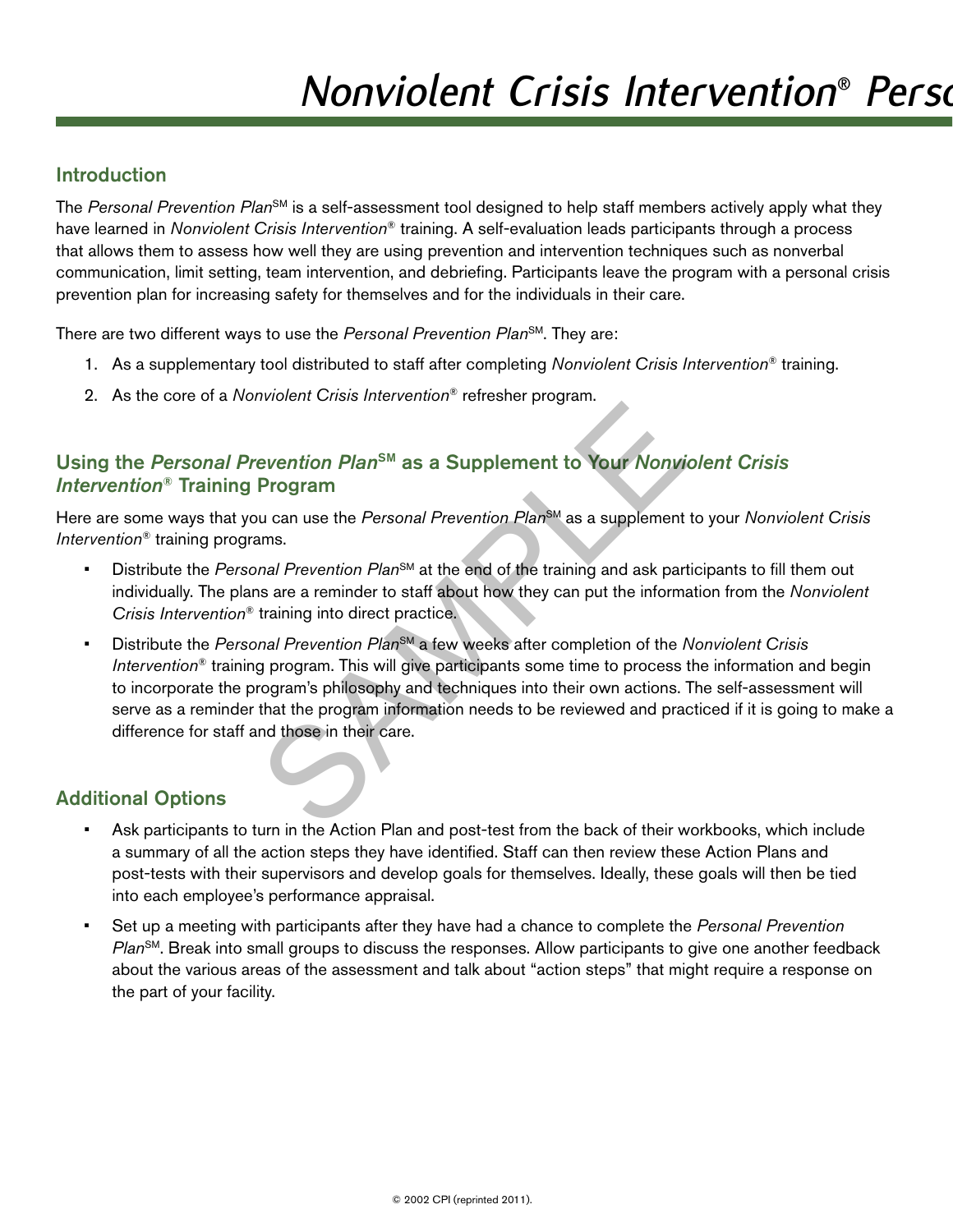## Using the *Personal Prevention Plan*SM as a *Nonviolent Crisis Intervention*® Refresher Program

The *Personal Prevention Plan*SM can also be used as part of a *Nonviolent Crisis Intervention*® refresher program. The Action Plan and Post-Test (with evaluations on the reverse sides) should be submitted as you do with any refresher program. (See your Instructor Manual for details.) You will probably want to make copies of the lists of action steps for both the employees and for their supervisors before submitting the originals to CPI.

If you are using the *Personal Prevention Plan<sup>sM</sup>* as part of a refresher program, here are some suggestions:

#### 1. Assessment/Pre-Test

The Assessment/Pre-Test can be used in one of two ways:

A. If you have time before your refresher, use the Assessment/pre-test to tailor your training session. Pass the assessment forms out prior to the training date, with instructions that they should be completed and returned to you by a certain date. Review the answers to the questions to find out in which areas your group believes it is most skilled and in which areas people need additional explanation or practice.

 This Assessment/pre-test can be completed anonymously if you wish—your goal is not to assess each individual's knowledge, but to get a sense of your group's training needs.

B. A second option is to distribute the Assessment/pre-tests at the beginning of your refresher program and give participants time to complete the questions. Review the responses through group discussion or by collecting the Assessment/pre-tests and glancing through them. Either way, you will be alerted to the specific needs of your group. st can be used in one of two ways:<br>ore your refresher, use the Assessment/pre-test to tailor you<br>ms out prior to the training date, with instructions that they st<br>certain date. Review the answers to the questions to find o

 Answers to the first two questions will give you a sense of whether or not your group remembers the basic purpose and philosophy of the *Nonviolent Crisis Intervention*® training program. Make sure that answers about when to use *Nonviolent Physical Crisis Intervention*SM are consistent with your facility's policy, as well as the program's philosophy of using physical restraints only as a last resort.

 The last two questions will give you insight into how well your participants are implementing strategies from the training and how comfortable they are with the skills taught in the program.

#### 2. Program Content

 All formal refresher training courses (those for which Certified Instructors wish to receive training credit) must include certain basic elements. These elements are listed in your Instructor Manual.

There are several ways that you can incorporate the *Personal Prevention Plan<sup>SM</sup>* into your refresher course. Choose one or more of these options, or come up with one of your own.

- Present the refresher information from beginning to end and then use the *Personal Prevention Plan*<sup>SM</sup> at the end of your session. Be sure to collect the Action Plan and post-test (with evaluations on the reverse sides) from each participant.
- Incorporate the applicable parts of the *Personal Prevention Plan<sup>SM</sup>* as you go through each unit of the program. This will make the information immediately relevant to the participants. You can use the introductory information in each section of the *Personal Prevention Plan<sup>SM</sup>* to review the related unit, expanding on the information as necessary.